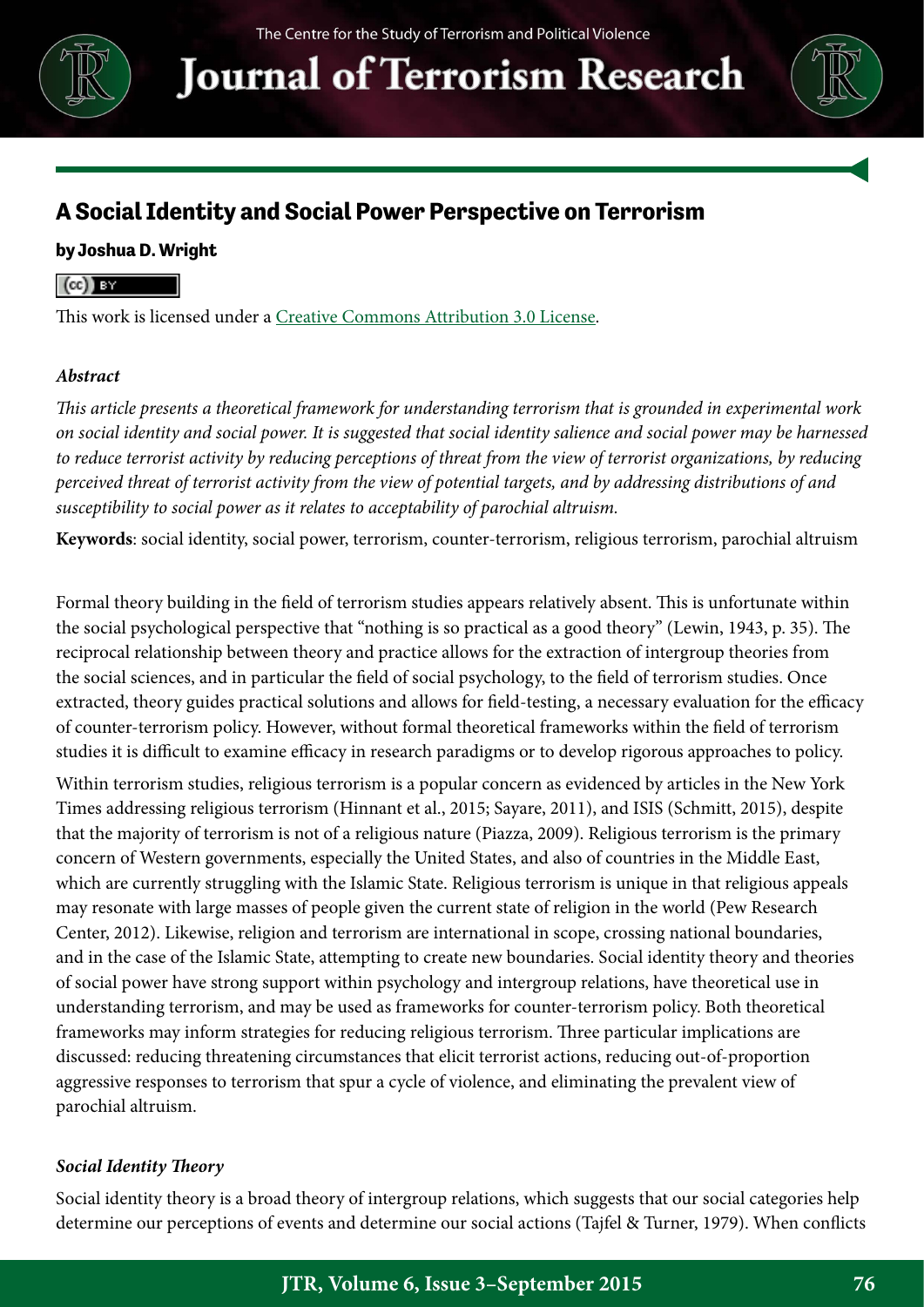# **Journal of Terrorism Research**

are considered between two or more distinct social categories, or membership groups, this has implications for whether a person perceives stressors as threatening (Branscombe, Ellemers, Spears, & Doosje, 1999; Haslam & Reicher, 2006). Because social categorization acts as a cognitive mechanism that helps determine perceptions and social actions (Tajfel & Turner, 1979), an activation of cognitions relevant to a person's social category can drive behavior according to what is defined as the intergroup continuum of behavior (Tajfel & Turner, 1979; Tajfel & Turner, 1986). This means that behavior is guided by factors of social identity (i.e., beliefs and values derived from group membership) rather than interpersonal factors. Some evidence suggests that when social identity is salient, perceived threat will more likely result in aggressive and retaliatory responses (Fischer, Haslam, & Smith, 2010) and this has been applied to religious identity (Ysseldyk, Matheson, & Anisman, 2011). The cognitive mechanism of social identity lends itself to both reducing threatening circumstances that may heighten terrorist organizations' desires for devastating action and for reducing retaliatory responses to terrorist action that may be out of proportion to actual events. The former can be accomplished by policy that reduces the perception of forced western culture on the Middle East and reduces perceptions that the West is using its military power to unfairly extort resources from the Middle East. The latter may be accomplished by the leadership of those targetted by these acts of terrorism through deemphasizing in-group homogeneity.

### *Intervening in Perceived Threat*

One implication of social identity theory to understanding terrorist activity is perception of threat. Perceiving actions as threatening, especially when perceived as intentional and malicious can cause reactive aggression (Geen, 2001). When a social identity is salient, perceptions that an action is threatening will be enhanced. Evidence for this phenomenon can be seen through two experimental studies. Fischer, Haslam, and Smith (2010) conducted an experimental study on women in Britain in which symbolic threats were presented as news articles to participants and social identity salience was manipulated experimentally. Participants were split into two groups; half listed three things they have in common and three things they do not have in common with other women (i.e., gender identity salience). The other half listed three things they have in common and three things they do not have in common with British people in general (i.e., British identity salience). Participants were then presented with photographs and a statement related to either the July 2005 London bombings (i.e., national identity threat) or with photographs and a statement related to the Taliban's treatment of women (i.e., gender identity threat). Participants were then measured on aggression and attitudes toward retaliatory actions. Results indicated that perceived threat was highest when the salient identity corresponded with the threat (e.g., gender identity salience and presented with the article about the Taliban's treatment of women). Additionally, results suggested that aggression and support for retaliatory reactions were both highest when the salient social identity corresponded with the threat.

Religious identity is a particularly powerful social identity because it is built upon fundamental beliefs and values and anchored within a sacred and eternal worldview (Beit-Hallahmi, 2015; Ysseldyk, Matheson, & Anisman, 2010). Religious identity should help shape social-psychological processes and guide behaviors according to religious group norms and beliefs (Sedikides & Gebauer, 2013; Ysseldyk et al., 2010). Ysseldyk et al. (2011) extended the findings of Fischer et al. (2010) by testing its predictions specifically with religious identity. In a sample of Christians and Muslims, participants were presented with a fictitious article suggesting that the majority of the population felt coldly toward participants' respective religious group and suggesting that the government was going to use this information to reduce resources available to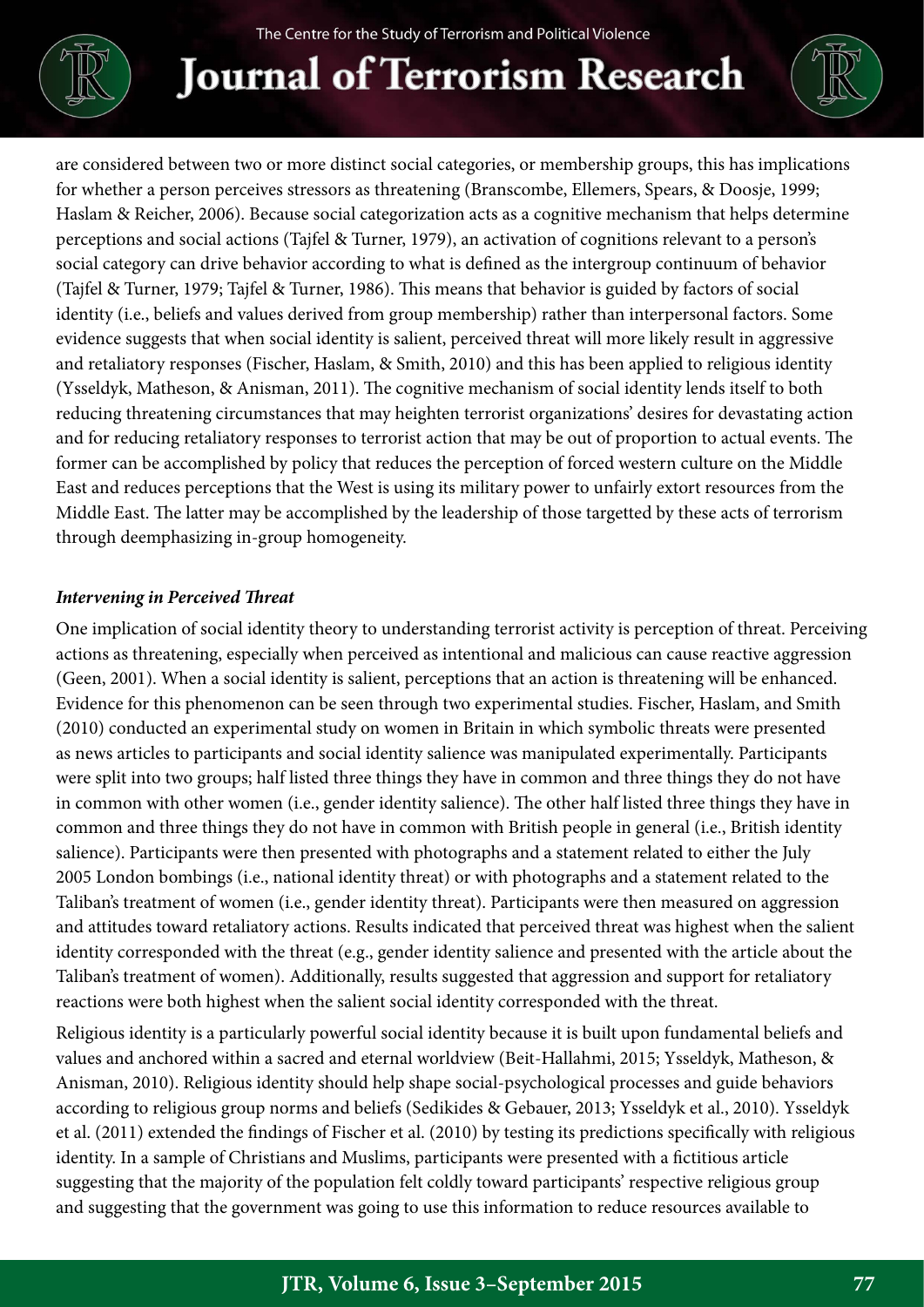

**Journal of Terrorism Research** 

participants' respective religious groups. Following, participants were assessed on negative emotions and confrontation intentions. Results suggested that participants with an intrinsic religious orientation (i.e., those looking to religion for spiritual guidance and meaning) expressed increased anger and increased intentions for confrontation. Ysseldyk et al. (2011) suggest that, "threats directly targeting one's religious group may evoke more active responses from those for whom the belief system is central to their identity" (p. 140).

To summarize, if religious identity is central to the identity of religious terrorists and the religious identity is salient, threats may be perceived as more relevant to the activated and important identity, resulting in increased anger and more support for retaliatory or confrontational interactions. This suggests that one method of reducing terrorism may be through reducing perceived threat that highly religious groups perceive from the West. The mechanism suggests that this may be accomplished through eliminating the threat or reducing the salience of or importance of religious identity to terrorist group members. While the empirical studies discussed above measure support for retaliation and confrontation intentions at the individual level, an aggregation of these reactions in large groups has the potential to be particularly devastating. Changes at the national level (e.g., framing political discourse), may go a long way in reducing individual level reactions. A few general suggestions are provided for discussion. First, the West needs to redefine its perceived role in the Middle East away from protecting the interests of the West and toward a definition that places the people of the Middle East as the purpose of the West's involvement. When Western involvement is framed as war (i.e., the "war on terror"), this may increase perceived threat by Islamic organizations, who may perceive this discourse as a "war on Islamic tradition" or as implicated by George W. Bush, a crusade (The White House, Office of the Press Secretary, 2001). Determining means of increasing perceptions of this redefinition would be a future avenue for communication and policy oriented research.

As a second general suggestion, the importance of religious identity should be de-emphasized. The media and politicians have emphasized the Islamic nature of terrorism (despite this connection being out of proportion within the context of international terrorism), which may continually enhance perceptions of threat through the process of social identity salience. A clear example is the case of the terrorist attacks against Charlie Hebdo, in which the newspaper ran cartoons depicting the prophet Muhammad, which are viewed as highly defamatory to the Muslim community. Within a radical view of Islam in which Islam is not only religion, but also theocracy, this defamation requires punishment and radical Islamists delivered their interpretation of punishment in 2011 (Sayare, 2011) and 2015 (Hinnant et al*.*, 2015). The root cause can be viewed as perceptions of threat being enhanced through a correspondence between the threat and the relevant social identity, being Muslim.

What has been presented is a reflection of theoretical developments in social identity processes, perceptions of threat, and responses to perceived threat. However, there is a cycle of threat to consider, in which perceived threat by Islamic organizations enhances retaliatory responses, followed by increased perceived threat by the targets of the terrorism, enhancing perceptions of threat by the targets, and leading to further retaliatory action. Thus, another point of intervention is through reducing social identity salience in the target population following a terrorist attack.

### *Reducing Social Identity Salience*

As Fischer et al. (2010) describe, "psychological and behavioral responses to terrorism depend on both the salient social identity of potential targets as well as the perceived social aims of the terrorists" (p. 148). Thus those in positions of power can redefine acts of terrorism for purposes of either increasing support for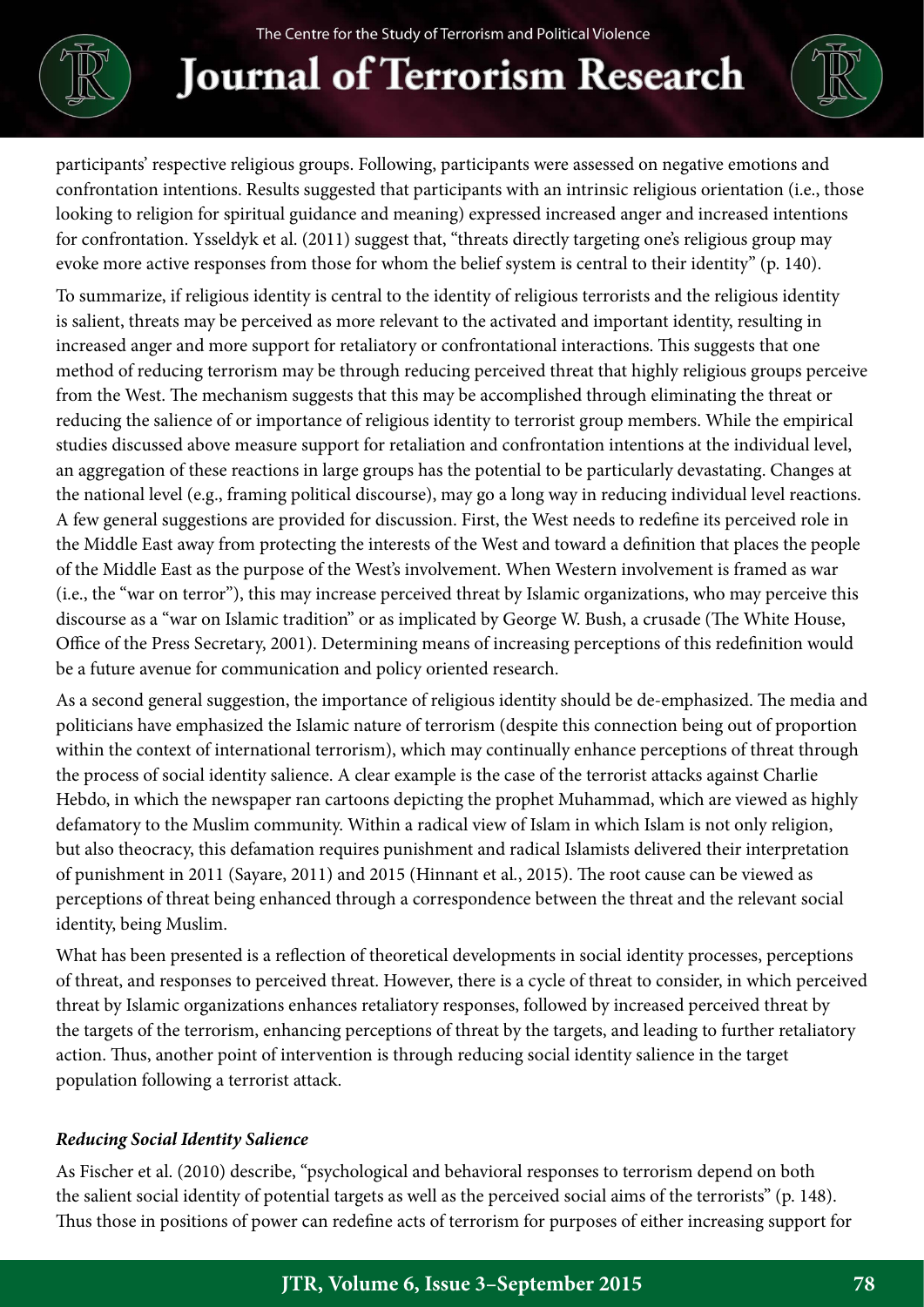# **Journal of Terrorism Research**

retaliatory action (e.g., the emphasis of the Bush administration following 9/11) or can be redefined for the purposes of reducing retaliatory action by downplaying the shared social identity of the targets (Livingstone, Gilbert, Haslam, & Sweetman, June, 2010). Shaw, Quezada, and Zárate (2011) evaluated Christian participants in the extent to which their religious identity defined who they were. Participants were then randomly assigned to conditions in which they read an adapted version of a real letter written by Osama Bin Laden describing the reasons behind the 9/11 terrorist attacks. In one condition this letter expressed that the attacks were committed for religious reasons. In a second condition the attack was framed as committed for geopolitical reasons. A control condition read about the drug war in Mexico. Results indicated that when the 9/11 attacks were framed as a religious conflict, the more strongly participants identified with their Christian identity, the more strongly they expressed support for violent warfare against the Middle East. The framing of terrorist action matters with regard to the extent that people evaluate threatening circumstances and the extent to which retaliation is supported.

A relevant example of politics enhancing social identity salience in order to promote support for retaliatory action can be seen in the case of the weeks and months following September 11, 2001. The Bush administration consistently used the process of social identity salience by emphasizing the shared attributes of the social group (i.e., emphasizing a solidified and homogenous America) which focused attention to the relevance of the threat to all members (Fischer et al., 2010; Reicher, Haslam, & Platow, 2007), and generated immediate large-scale support for retaliatory action as evidenced by gallop polls demonstrating a 93% approval by January 2002 (Gallup, 2014). It must be noted that social identity salience in the American population, especially of the populations' "American" identity would have been enhanced with or without the Bush administration's framing of events. However, I argue that the particular framing of the discourse further enhanced social identity salience, especially with regard to religious identity through the administration's use of religious language (Edgerton, Hart, & Hassencahl, 2007). Additionally, realpolitik and theory often diverge. The theories explored here focus on the processes at work within the dynamic interplay between terrorism, society, and politics, enlightening these processes. The exploration of these processes in line with current experimental work in social psychology does not imply prioritizing any particular political goal (e.g., involvement in Afghanistan), but only enlightens the processes underlying the decisions with regard to political goals related to terrorism and the support for these positions within a social identity framework.

Social identity salience has the potential to be altered by both politicians and the media. A focus on reducing salience of the threatened social identity (e.g., American identity) in the immediate aftermath of terrorist action may reduce retaliatory action, which in some cases may be out of proportion to the reality of particular threats. The majority of terrorism is not religious in nature and the majority of terrorists, including religious terrorist groups, are primarily targeting other Muslims in Muslim dominated regions, not Westerners (LaFree & Dugan, 2007). However, American media has solidified the fear of terrorism through homogenizing the targets (i.e., Americans), increasing social identity salience, increasing the perceptions of threat, and increasing hostility to the Middle East and Muslims (Choma, Hodson, & Costello, 2012; Helbling, 2013).

### *Social Power and Parochial Altruism*

Social identity salience is one mechanism and theoretical perspective that easily adapts itself to terrorism studies. However, changing social identity salience and reducing perceptions of threat on part of the terrorist group or potential terrorist group may require the use of social power. As in the case of the targets of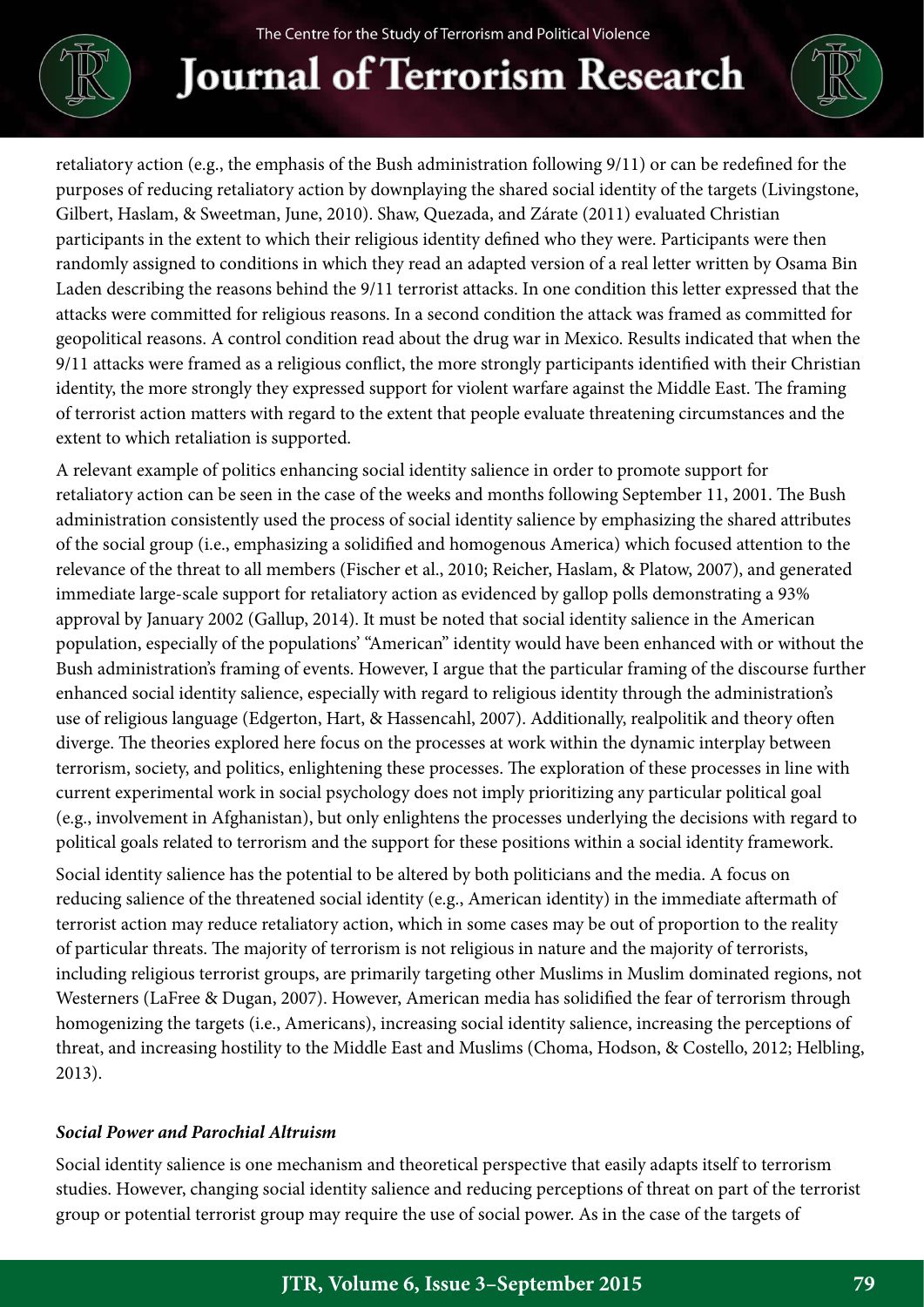# **Journal of Terrorism Research**

terrorism, this requires action on part of the leadership. Those with social power have the greatest ability to make changes to social identity salience. Furthermore, social power can be used to alter the perceived notion of parochial altruism.

Altruism is often defined in relation to terrorism as extreme altruism or parochial altruism (Choi & Bowles, 2007), and usually manifests itself in the form of suicide attacks or martyrdom. This method of terrorism is new, only becoming prominent during the current wave of religious terrorism (Rapoport, 2002). Parochialism—hostility to out-group members, and altruism—sacrificing benefits to the self for the in-group, combine to be extremely devastating, and partially explains why religious terrorist attacks have casualty rates more than four times any other type of terrorism (Piazza, 2009). The parochial altruism hypothesis that religious terrorists engage in violence out of moral obligations to the in-group, rather than cost-benefit analysis, has empirical support. Palestinian adults with ties to Hamas or Palestinian Islamic Jihad rate delaying a planned suicide attack as more acceptable if it is for the purpose of looking after an ill family member than for the purpose of protecting the family from death by retaliation (Ginges & Atran, 2009). Additionally, the same participants overwhelmingly rated it unacceptable to ask for compensation following martyrdom (Ginges & Atran, 2009). This appears to support the notion that suicide attacks are carried out for reasons of moral obligation rather than for instrumental, rational reasons.

Being motivated by moral reasoning over instrumental reasoning may be further supported by evidence suggesting that terrorism is generally not productive as measured by terrorist organizations achieving their goals (Abrahms, 2006). Parochial altruism does not appear to be about increasing success rates toward political goals, but rather about upholding perceived moral obligations. If moral obligations, rather than instrumental reasoning, primarily dictate religious terrorism then social power can be used to intervene.

Parochial altruism needs to be redefined by the power structure in societies where terrorism is nurtured. Power is succinctly defined as potential control over others outcomes (Fiske & Berdahl, 2007), but power can take a number of different forms. French and Raven (1959) described five bases of power*: reward power, coercive power, legitimate power, referent power, and expert power. Reward power is based upon the perception* that an "other" can mediate rewards. For example, religious leaders have the power to define and mediate access to spiritual realms. The Catholic Church historically used its control of the afterlife to encourage payments to the Church through the guise of indulgences (i.e., selling access to heaven). Similarly, the power structure of Islam controls mediation between Allah and the spiritual world, defining what actions inherit access to the spiritual world. *Similar to reward power is coercive power,* or the ability to mediate punishments. In the same manner that religious leaders can mediate access to spiritual rewards, they can mediate avoidance of spiritual punishments.

*Legitimate power* refers to the perception that an "other" has the right to prescribe behavior. This can be wielded indirectly. For instance, believers may perceive Allah to have divine right to dictate behavior and Islamic clerics have authority to prescribe behavior on Allah's behalf. *Referent power* simply exists through a shared identification, in this case Islam. And finally, *expert power* describes a perception that one has special knowledge or insight. For religion, power often comes in the form of control of the afterlife. When forms of power are combined with spiritual rewards and punishments, power can become intensified. With social power comes social responsibility, and the power structure of Islam needs to enforce its religious power (e.g., spiritual rewards for martyrdom) to downplay terrorism as an act of parochial altruism or martyrdom. Perhaps, this is easier described theoretically than in practice, but it leaves open the role of the Muslim world to condemn altruistic parochialism in the form of suicide terrorism as an action deserving of spiritual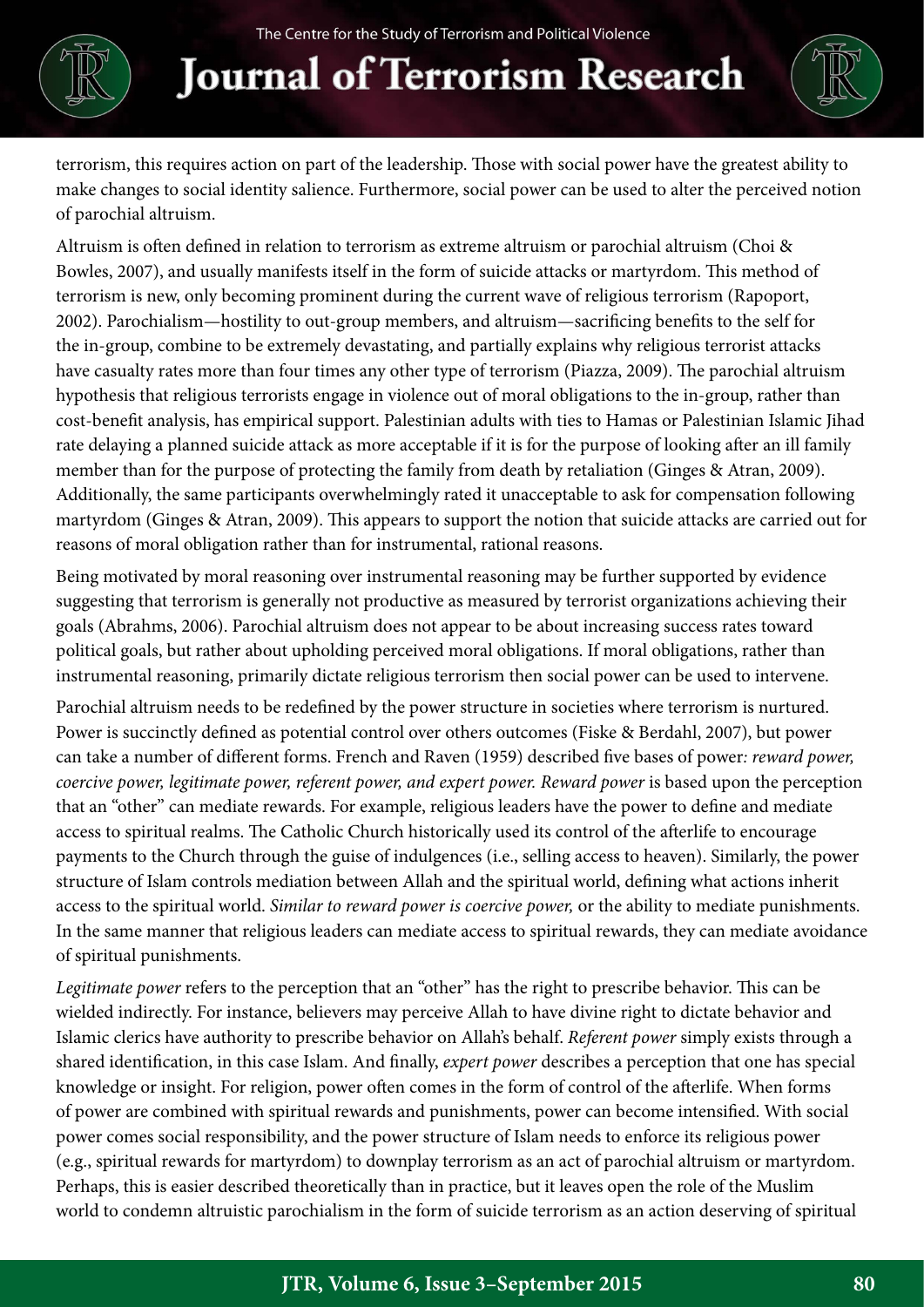### **Journal of Terrorism Research**



reward. This can theoretically be accomplished in two ways: altering the acceptability of behavior through the power holders or through re-distributed power. How might power be re-distributed in the religious community?

One notion stems from the evidence that most religious terrorists connected to the Jihad movement or to Al-Qaeda networks are not particularly knowledgeable about Islam, nor do they generally come from religious backgrounds (Bakker, 2006; Stern, 2010). In fact, some samples estimate that only about half are from religious backgrounds (Bakker, 2006). This suggests a divergent power between potential terrorists and the religious power holders, in which *expert* and *legitimate* power are comparatively enhanced by the lack of knowledge of potential terrorists, and thus a need to rely on interpretations provided by the power holders. Terrorism and counter-terrorism research may find that French and Raven's taxonomy of power lends itself to identifying potential terrorists by studying what types of people are susceptible to those forms of power most intimately tied to the supernatural. Bertram Raven suggests that levels of complexity in moral reasoning may be one such useful approach (Raven, 1999).

#### *Conclusion*

This brief perspective presents a theory driven approach to terrorism and counter-terrorism, suggesting that social identity theory and social power can inform investigation of the causes of terrorism, while providing insight into avenues for terrorism reduction. Theoretically, social identity salience enhances perceptions of threat and this lends itself to approaching counter-terrorism through reducing the focus on shared social characteristics in order to reduce perceptions of threat by terrorist organizations, and subsequently, reducing willingness to engage in terrorist action against civilian targets. This may take the form of encouraging restraint in purposefully ridiculing deeply revered figures and beliefs of religious groups. However, it is not plausible that all terrorist activity will be prevented, nor is it plausible or desirable to overly restrain free speech in attempting to do so. Certainly, a balanced approach between safety and free speech is necessary. Social identity salience also lends itself to the same process of threat reduction and reduced desire for retaliatory action within the social groups targeted by terrorist action.

Those with social power can most appropriately access mechanisms by which social identity salience can be enhanced or reduced (e.g., leadership and social media). Social power also has implications for understanding why parochial altruism has become a powerful form of terrorist activity primarily in the wave of religious terrorism. Research and policy may focus efforts on identifying factors that cause people to be susceptible to forms of social power, such as lacking proper knowledge of religious principles, or particular levels of moral reasoning. In conclusion, applying social identity theory and theories of social power to discussions of religious terrorism may increase the field's understanding of causes of, responses to, and solutions to terrorism.

#### *About the author*

**Joshua D. Wright** *is a doctoral candidate in social psychology and the collaborative program in migration and ethnic relations at the University of Western Ontario. His research addresses how the cognitive process of social identity salience affects aggression, retaliation, and emotion following social identity threat. This research is*  integrated within the context of religion and violence, including terrorism. He was awarded the International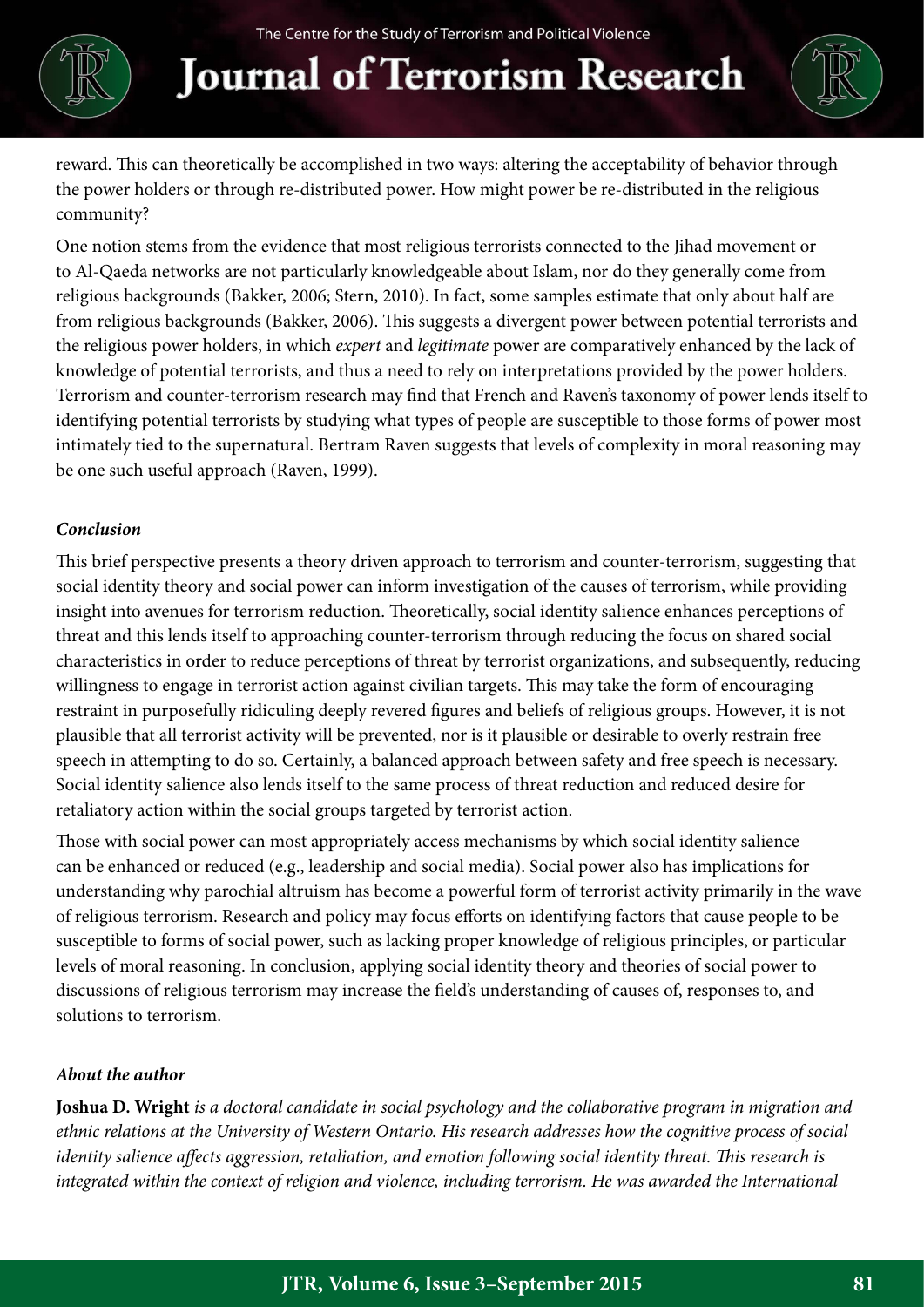

### **Journal of Terrorism Research**



*Council of Psychologist's Bain-Sukemune Early Career International Psychology Award for his work in the area of religion and violence.*

### *References*

Abrahms, M. (2006). Why terrorism does not work. *International Security, 31*(2), 42-78.

Bakker, E. (2006). Jihadi terrorists in Europe: Their characteristics and the circumstances in which they joined the jihad: An exploratory study The Hague: Clingendael Institute.

Beit-Hallahmi, B. (2015). *Psychological perspectives on religion and religiosity*. New York, NY: Routledge.

Branscombe, N. R., Ellemers, N., Spears, R., & Doosje, B. (1999). The context and content of social identity threat. In N. Ellemers, R. Spears & B. Doosje (Eds.), *Social identity: Context, commitment, content* (pp. 35-58). Oxford, England: Blackwell Science.

Choi, J.-K., & Bowles, S. (2007). The coevolution of parochial altruism and war. *Science, 318*, 636-640.

Choma, B. L., Hodson, G., & Costello, K. (2012). Intergroup disgust sensitivity as a predictor of islamophobia: The modulating effect of fear. *Journal of Experimental Social Psychology, 48*(2), 499-506.

Edgerton, G. R., Hart, W. B., & Hassencahl, F. (2007). Televising 9/11 and its aftermath: The framing of George W. Bush's faith-based politics of good and evil. In M. F. Norden (Ed.), *The Changing Face of Evil in Film and Television* (pp. 195-214). Amsterdam: Editions Rodopi.

Fischer, P., Haslam, S. A., & Smith, L. (2010). "If you wrong us, shall we not revenge?" Social identity salience moderates support for retaliation in response to collective threat. *Group Dynamics: Theory, Research, and Practice, 14*(2), 143-150.

Fiske, S. T., & Berdahl, J. (2007). Social power. In A. W. Kruglanski & E. T. Higgins (Eds.), *Social psychology: Handbook of basic principles* (2nd ed., pp. 678-692).

French, J. R., & Raven, B. (1959). The bases of social power. In D. Cartwright (Ed.), *Studies in social power* (pp. 150-167). Oxford, England: University of Michigan press.

Gallup. (2014). War on Terror. from<http://www.gallup.com/poll/5257/war-terrorism.aspx>

Geen, R. G. (2001). *Human Aggression*. New York, NY: Open University Press and McGraw Hill.

Ginges, J., & Atran, S. (2009). What motivates participation in violent political action. *Annals of the New York Academy of Sciences, 1167*(1), 115-123.

Haslam, S. A., & Reicher, S. (2006). Stressing the group: social identity and the unfolding dynamics of responses to stress. *Journal of Applied Psychology, 91*(5), 1037-1052.

Helbling, M. (2013). Islamophobia in the West: An introduction. In M. Helbling (Ed.), *Islamophobia in Western Europe and North America: Measuring and Explaining Individual Attitudes* (pp. 1-18). New York, NY: Routledge.

Hinnant, L., Sotto, P., Petrequin, S., Charlton, A., Corbet, S., Leicester, J.,Satter, R., el-Deeb, S., Karam, Z., Hadid, D., Batrawy, A. (2015). 12 Dead in Attack on Paris Newspaper Charlie Hebdo, Including the Editor. *The Associated Press.*

LaFree, G., & Dugan, L. (2007). Introducing the global terrorism database. *Terrorism and Political Violence, 19*(2), 181-204.